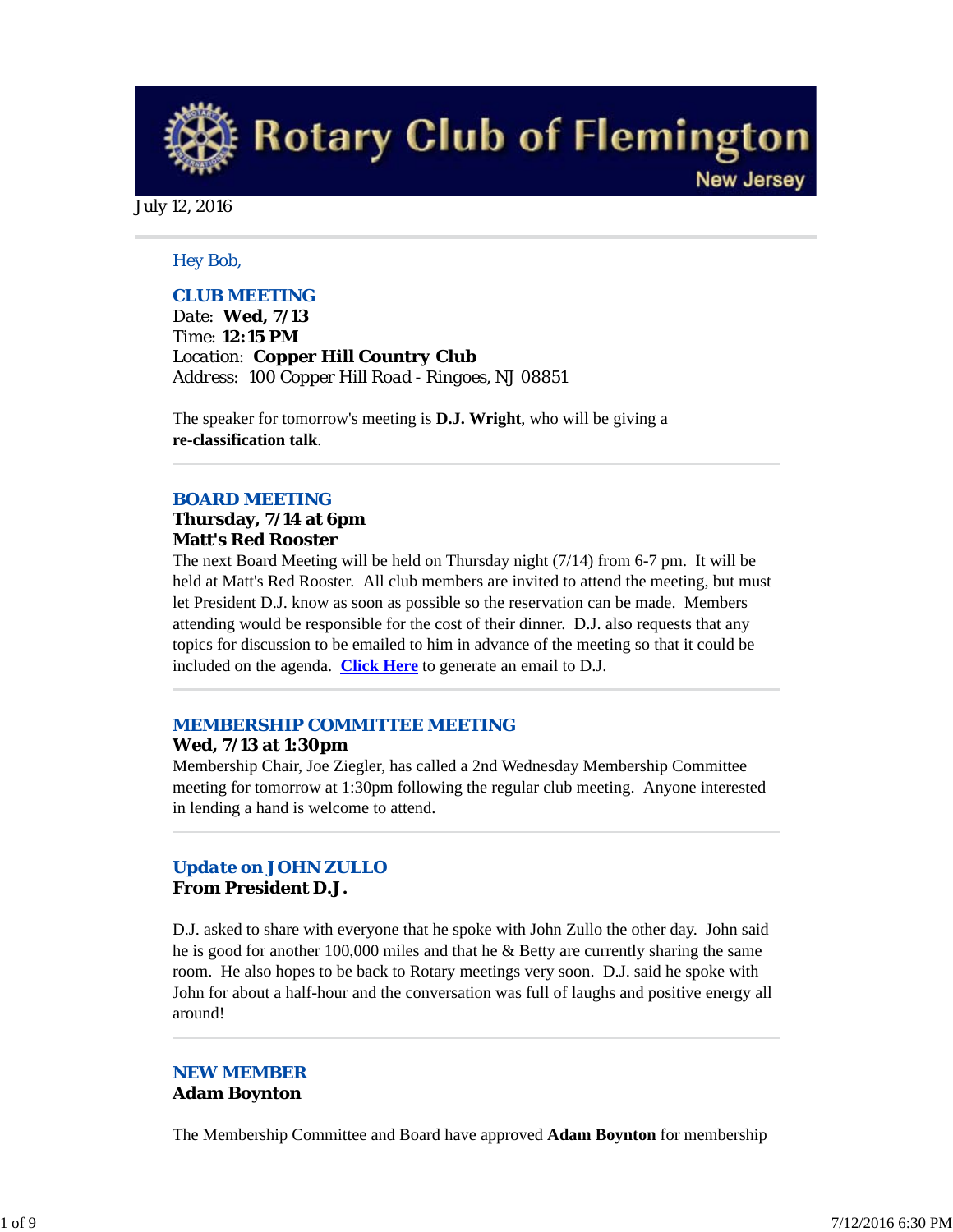in the Rotary Club of Flemington. Adam has been proposed by Joe Ziegler and has attended several of our club meetings. He will have the classification of "**Church/Social Services**". Adam is a Lieutenant with The Salvation Army here in Flemington, NJ. Adam and his wife reside here in Flemington.

Adam's induction is scheduled for Wed, July 20th as officiated by Wayne Randolph.

# *The Clinton Sunrise Rotary's SPRINTIN CLINTON AND RUBBER DUCKY RACES* **Saturday, July 16 and Saturday, July 27**

The Clinton Sunrise Rotary is pleased to announce the continuance of 2 Clinton traditions: the 36th annual Sprintin Clinton, a 5K race and 1 mile fun run/walk scheduled for Saturday, July 16th and the 27th annual Rubber Ducky Race scheduled for Sunday, July 17th.

This year's Sprintin' Clinton will begin at 7:30am on Saturday - an early race start that began 2 years ago to take advantage of the cooler morning weather. "The time change was successful last year in attracting more runners so we have decided to continue with the early morning start," stated Lu Ann Aversa, Race Director. Online registration is available at https://sprintinclinton.itsyourrace.com

The Sprintin Clinton festivities will be followed on Sunday afternoon by the Great Hunterdon Rubber Ducky Race in downtown Clinton at the falls. Race start is 2:00pm. "Last year we had a great race outcome," said Lynn Arnold, Rubber Ducky Race Director, "raising over \$15,000. We hope to have even more ducks in the race this year and raise even more money for charity!" Individuals can sponsor a duck for \$10 and have the opportunity to win one of several great prizes. First prize is a 4 day, 3 night Walt Disney World Package for two (includes air for 2, hotel, & Park Passes) or a trip of equivalent value. Proceeds from this event benefit the American Cancer Society and the Cancer Support Community CNJ.

Commercial sponsorships are also available. There are various sponsorship levels ranging from \$100 for a Water Sponsor to \$1,000 for a 5K, Family Fun Run or Rubber Ducky Race Sponsor. Sponsors can receive double media exposure as, depending on the sponsorship level, they may be highlighted at both events. Major sponsors to date are: Economic Concepts, Farmers Insurance Company of Flemington, Holt Charitable Foundation, Hunterdon Healthcare, R & L Data and Weichert Realtors.

 "The Clinton Sunrise Rotary has been a viable part of the North Hunterdon community for many years," stated Andy West, Clinton Sunrise Rotary President, "and this year we are celebrating our 27th Anniversary! Our members work together to address both the needs of our local community and in the international arena. Locally, we have provided financial support to various community agencies such as the Open Cupboard Food Pantry and the Clinton Police, Fire & Rescue Squads. Last year we installed a Fit Trail in Hunts Mill Park in the Town of Clinton. In addition, we provide scholarships for local high school students; collaborate with Hunterdon County Polytech to bring the "Bridging the Gap" program, an educational business skills workshop, to the students; conduct annual flu shot clinics and an annual blood drive; contribute to the safety of our children and community by purchasing & donating a "Speed Caution" sign for the town of Clinton;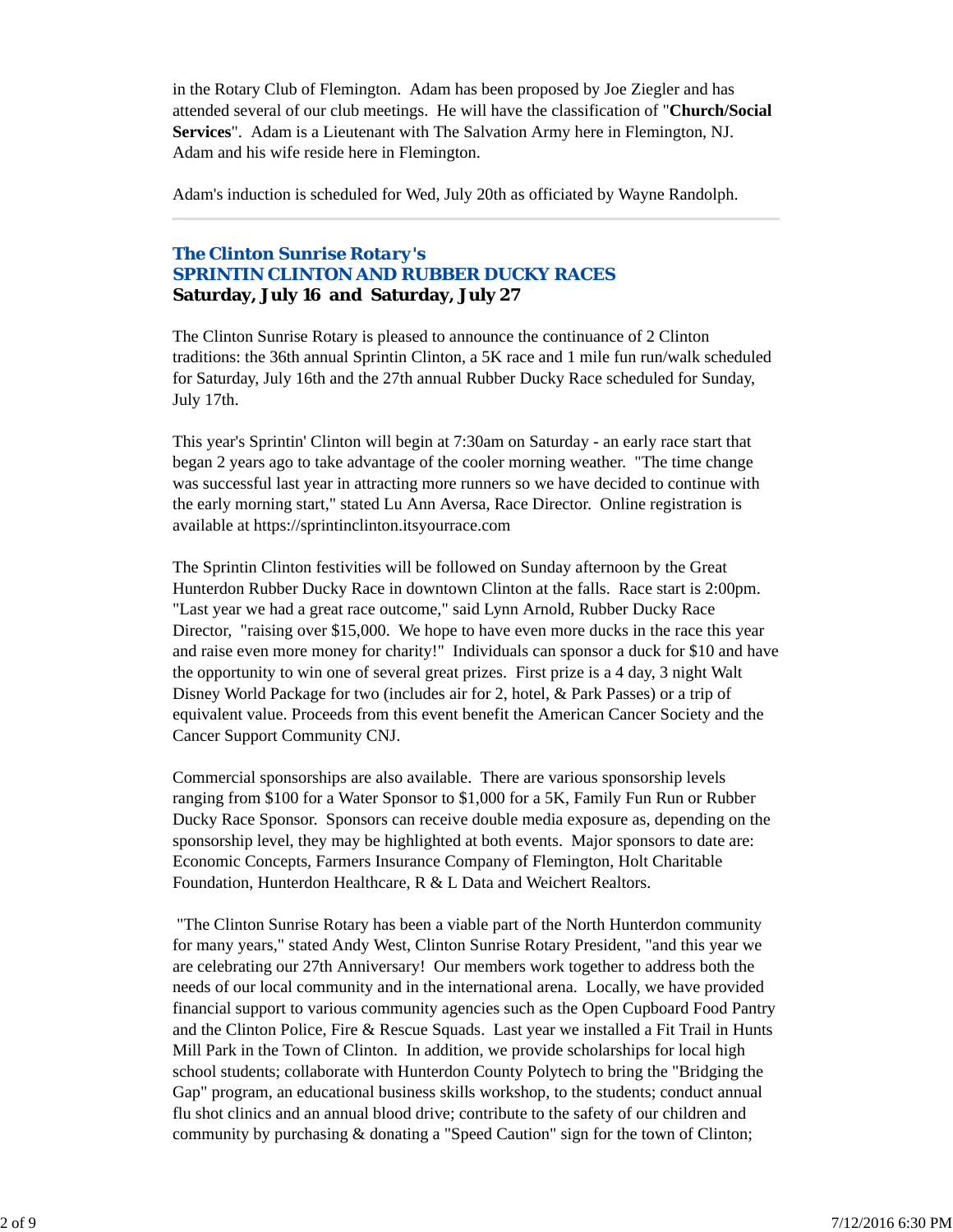sponsor a free Fishing Derby for area youth; and assist local residents in need with emergency funding. Internationally, we sponsor "Polio Plus" - a Rotary program whose aim is to eradicate polio worldwide; and we support the "Homes of Hope" project in Ecuador building low-cost housing for single mothers and their families."

Funds raised from commercial sponsorships and race entries help to support these projects. Information about both race events and sponsorship opportunities is available on our website www.clintonsunriserotary.org or contact Lu Ann Aversa at 908-483-4327 or email laversa@hcymca.com



Click Photo to see a larger image

# *Rotary Club of Aberdeen, MD* **Raffling a 2016 Jeep Wrangler 4x4 Raffle Drawing on 9/12/2016**

Bob Burgard, current Club President for the Aberdeen Rotary Club, wanted to pass along this information.

The Aberdeen Rotary Club (ARC) is raffling a **2016 Jeep Wrangler Unlimited Sport**

**4X4**. Only 2000 Tickets will be sold at **\$50.00 each**. The drawing will be held at the Annual ARC Golf Outing on September 12, 2016.

In addition to the Jeep, there is a second prize of \$1,000 and a third prize of a \$250 Gift Certificate to Saxon's Jewelers in Harford County, MD.

Aberdeen Rotary Club is anticipating significant support for the Harford County Boys and Girls Club and Local Scholarships that are budgeted for over \$50,000.

The Aberdeen Rotary Charities is a 501c3. Tax deductible contributions are in reference to EIN# 90-0752980.

If you have any questions, contact Bob Burgard as follows: Cel(908) 528-4073 (or) Office(908) 751-1223.

410-838-6257 is a Call Center that forwards the call to raffle coordinator.



## *The Flemington Rotary MEMBER DIRECTORY Is Updated on the Website*

A PDF copy of the Club Directory is now kept on the club website, located on the password protected "**Members Only**" page. To access this, simply goto **www.FlemingtonRotaryNJ.org** and click on "Members

Only" in the upper left. The page is password protected. If you do not have the password, simply email us and request it.

If you see any updates that need to be made (a change of address, email, phone number,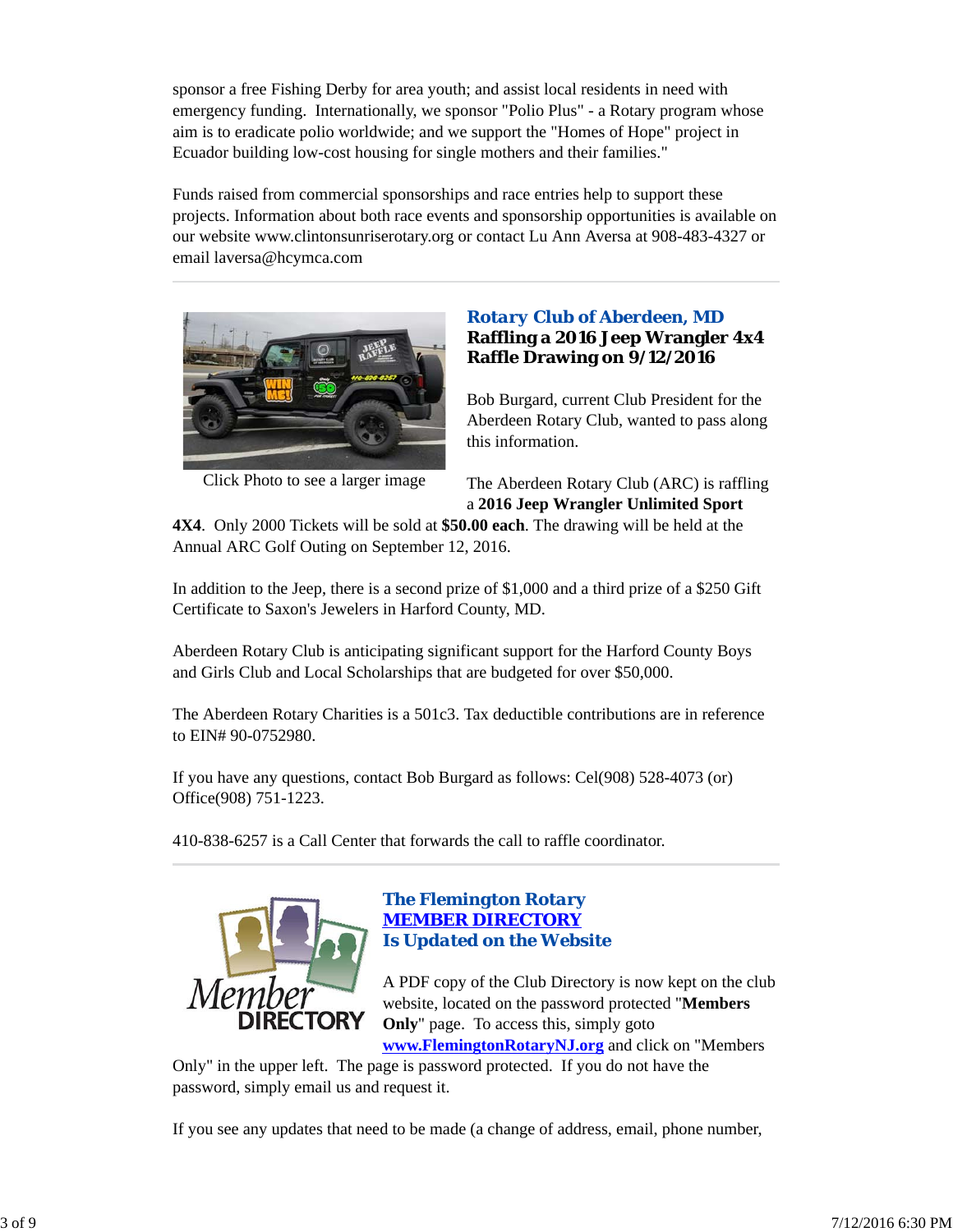something is not listed correctly, etc.), please email Sandy Clark and request any changes to be made. **Click Here** to generate an email to Sandy.



## *SPEAKERS & PROGRAMS BEING SOUGHT*

President Mick is looking for some ideas for upcoming meeting programs and speakers. If you have any leads, please pass them onto Mick Schaible, who will follow-up to schedule the speaker.

**Click here** to generate an email directly to Mick.



# *HUNTERDON COUNTY CHAMBER OF COMMERCE*

As you know, the Rotary Club of Flemington is a member of the H.C. Chamber of Commerce. This enables all Rotarians the ability to attend a Chamber function as a "member". If someone asks you what your business is, you would explain that you are a member representing the Rotary Club of Flemington. **Click Here** to visit the Chamber website for a listing of upcoming events.



*Jersey Talk Radio - Internet Radio "THE ROTARY HOUR"* **Tuesdays** from **5pm to 6pm**

PDG Megan Jones-Holt is the host of "The Rotary Hour" on the "Jersey Talk Radio" internet radio station. She is always looking for guests to have on the show. If you are intersted, please get in touch with Megan at (908)894-4590 or **mjonesholt@gmail.com**.

**Click Here** to listen to the Internet Radio station from your PC, smart phone, mobile device, etc.



## *FLEMINGTON BUSINESS IMPROVEMENT DISTRICT* www.downtownflemington.com

If you would like to learn more about events and activities going on around Flemington, please **CLICK HERE** to visit the Flemington Business Improvement District (BID)

website.

## *ROTARY DISTRICT 7510 NEWS*

**Click Here** to read the current news from our Rotary District 7510.

## *SPEAKERS & PROGRAMS BEING SOUGHT*

We are always seeking new or creative ideas for upcoming meeting programs and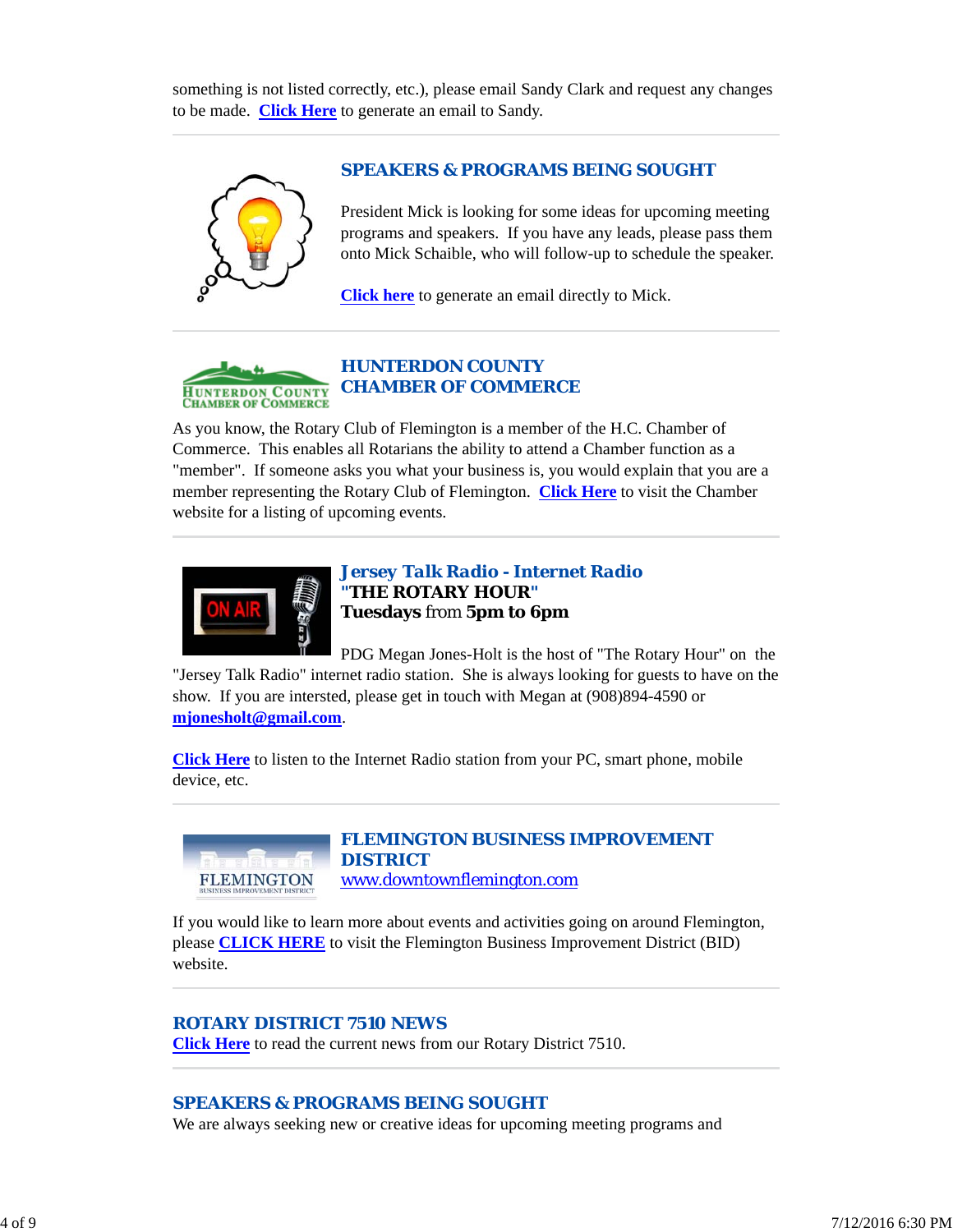speakers. If you have any leads, please pass them onto Mick Schaible. **Click here** to generate an email directly to Mick.

### *UPCOMING DATES TO NOTE:*

Wed, 7/20: New Member Induction: Adam Boynton. Wed, 7/27: Open.

Wed, 8/03: Open. Wed, 8/10: Open. Wed, 8/17: Open. Wed, 8/24: Open. Wed, 8/31: Open.

Wed, 10/12: District Governor Official Visit (DG Charles Minton)

**Next RCOF Board Meeting**: Thurs, 7/14/2016 (Held bi-monthly). Next Membership Meeting: Wed, 7/13/2016 at 1:30 PM (Usually the 2<sup>nd</sup> Wed).

**Upcoming RCOF Club Events, Fundraisers, Fellowship Events, Etc**.: To Be Announced:

#### **Rotary District 7510 Events & Functions:**

Mon, 11/14: Eat, Drink & Share at 6:00pm (The Pines Manor, Route 27 & Talmadge Road - Edison, NJ)

### *COMMITTEE LIST:*

**Click Here** to download the listing of all current Club Committee's and its members.

## *"MEMBERS ONLY" WEBSITE:*

### **Click Here for the Members Only section of the website to find:**

1) The "Membership Proposal Form" to propose a new member.

- 2) New Member Information.
- 3) An Online Copy of the Club Membership Directory.
- 4) A Link to All Photos Albums of the Club.

### *ROTARY WEBSITE LINKS:*

Rotary International: **www.Rotary.org** Rotary District 7510: **www.RotaryNJ.org**

### *NEARBY ROTARY CLUB MEETINGS:*

As A Rotarian, you are Welcome to attend a Rotary Club meeting anywhere in the world. Click here for the Rotary Club Locator App. Or see below for some local meetings:

#### Mondays

**Lambertville/New Hope** (6:30 pm) - Lambertville Station Restaurant; 11 Bridge Street, Lambertville NJ 08530

**Piscataway** (12:15 pm) - Radisson Hotel; 21 Kingsbridge Road, Piscataway, NJ 08854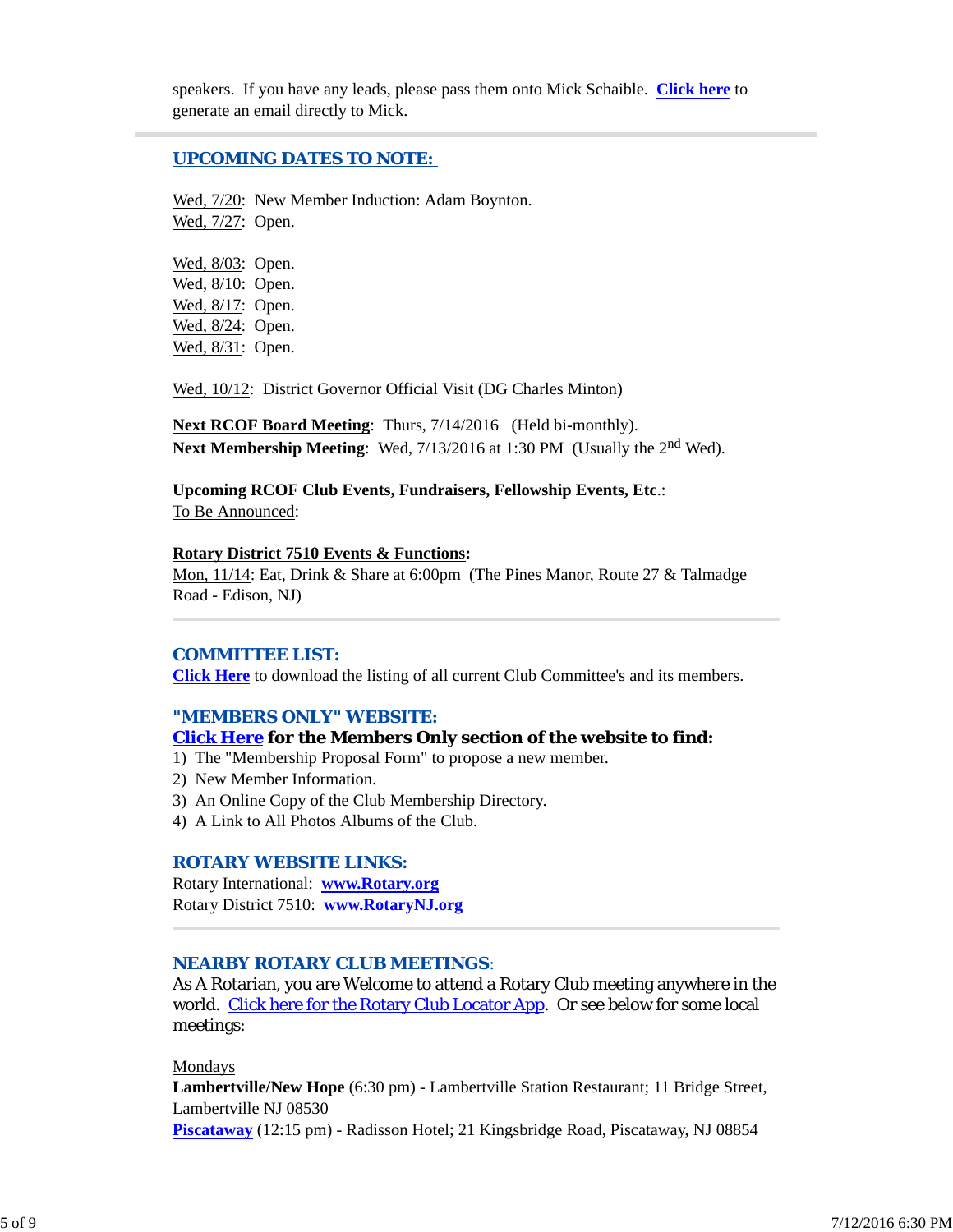### Tuesdays

**Whitehouse** (12:15 pm) - Max's 22; 456 Route 22 West, Whitehouse Station, NJ 08889 **Princeton** (12:15 pm) - The Nassau Club; 6 Mercer Street, Princeton, NJ 08540 **Bridgewater-Bound Brook** (12:15 pm) - Arbor Glenn; 100 Monroe St, Bridgewater 08807

### Wednesdays

**Branchburg Township** (7:30 am): Stoney Brook Grille; 1285 Route 28, North Branch, NJ 08876

**Flemington** (12:15pm): Copper Hill Country Club; 100 Copper Hill Road, Ringoes, NJ 08851

**Hillsborough Township** (6:15 pm): Pheasant's Landing; 311 Amwell Road (Rt. 514), Hillsborough, NJ 08844

### Thursdays

**Clinton Sunrise** (7:30 am): Clinton Fire Department; New Street, Clinton, NJ 08809 **Somerville/Bridgewater** (12:15 pm): Bridgewater Manor; 1251 US Highway 202/206, Bridgewater, NJ 08807

**Trenton** (12:15 pm): Freddie's Tavern; 12 Railroad Avenue, West Trenton, NJ 08628

### Fridays

**North Hunterdon** (12:15 pm): Beaver Brook County Club; 25 County Club Drive, Annandale, NJ 08801

**Princeton Corridor** (12:15pm): Hyatt Regency; 102 Carnegie Center, Rt. 1 North, Princeton, NJ 08540

### eClub

**Rotary eClub of Hunterdon Horizon**: View website for meetings or online makeups.

# RI President's Call for Action in **2016-2017**: **"Rotary Serving Humanity"**

**Rotary Club of Flemington - Our 93rd Year**

Founded October 3, 1923 \* Charter #1529 \* District 7510

| Club President         | <b>Daniel James "D.J." Wright</b>                 |
|------------------------|---------------------------------------------------|
| President-Elect        | Kim Metz                                          |
| Secretary              | <b>Karen Widico</b>                               |
| Treasurer, General     | <b>Bob Newland</b>                                |
| Treasurer, Lunch       | Lynn Hyman                                        |
| <b>Board Member</b>    | Mick Schaible (immediate Past-President)          |
| <b>Board Member</b>    | <b>Sandy Clark</b>                                |
| <b>Board Member</b>    | <b>Joe Ziegler</b>                                |
| Sergeant-at-Arms       | <b>Ken Skowronek</b>                              |
| R.I. President         | <b>John F. Germ</b> (Chattanooga, Tennessee, USA) |
| District Governor (DG) | <b>Charles Minton</b> (Union, NJ)                 |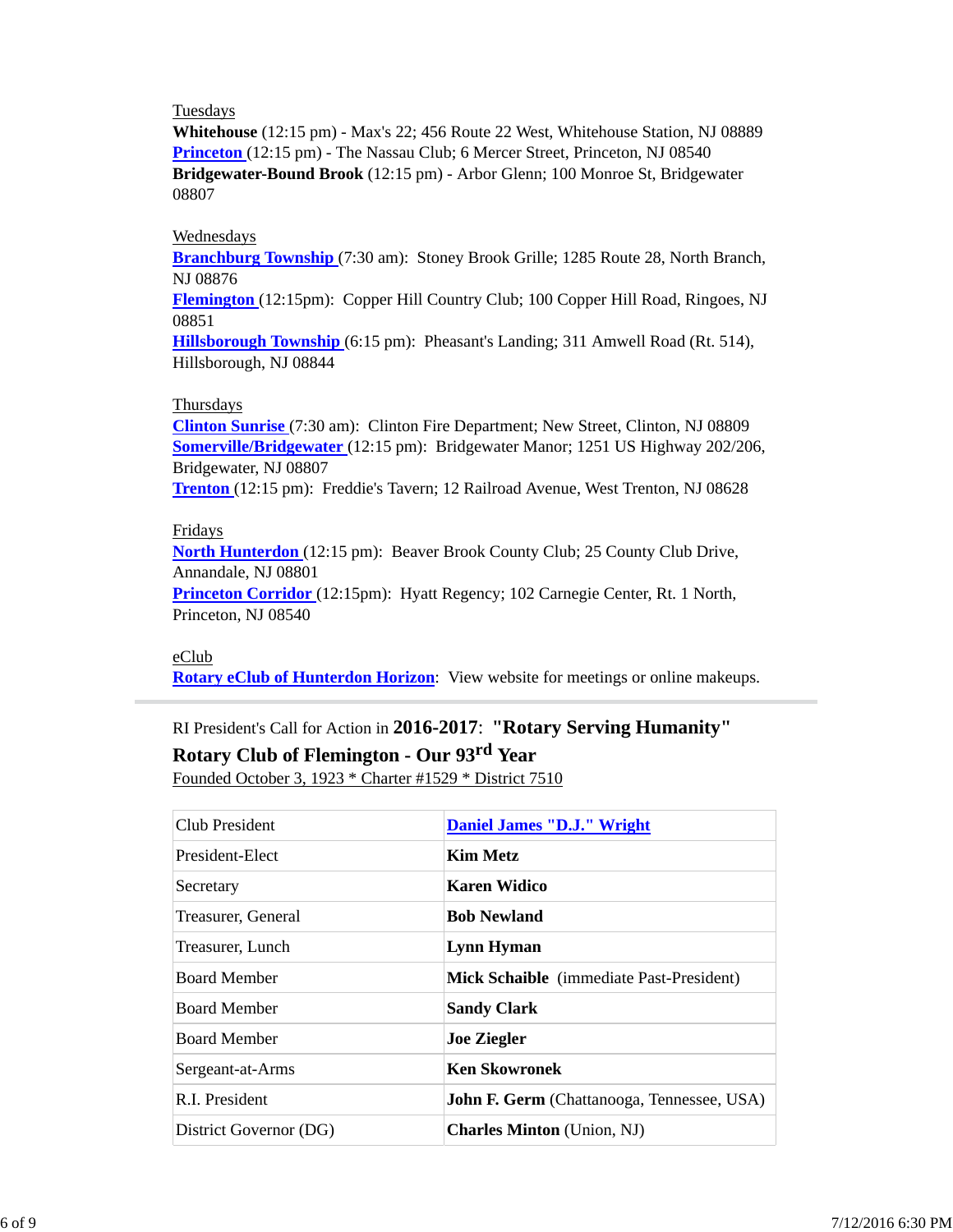| District Governor Elect (DGE)            | <b>Bob Zeglarski</b> (Roselle-Rosselle Park) |
|------------------------------------------|----------------------------------------------|
| District Governor Nomimee (DGN)          | <b>John Shockley</b> (Hillsborough)          |
| <b>Assistant District Governor (ADG)</b> | <b>Albert Varga</b> (Lambertville-New Hope)  |

Club Meetings: **Wednesday, 12:15 pm, Copper Hill Country Club** 100 Copper Hill Road, Ringoes 08551



*MISSION STATEMENT*: The mission of Rotary International is to assist and guide Rotarians and Rotary clubs to accomplish the Object of Rotary to ensure Rotary's continuing relevance and to help build a better world, emphasizing service activities by individuals and groups that enhance the quality of life and human dignity, encouraging high ethical standards, and creating greater understanding among all people to advance the search for peace in the world.

**THE OBJECT OF ROTARY:** The object of Rotary is to encourage and foster the ideal of service as a basis of worthy enterprise and, in particular, to encourage and foster:

**1st**: The development of acquaintance as an opportunity for service;

**2nd**: High ethical standards in business and professions, the recognition of the worthiness of all useful occupations, and the dignifying of each Rotarian's occupation as an opportunity to serve society;

**3rd**: The application of the ideal of service in each Rotarian's personal, business and community life;

**4th**: The advancement of international understanding, goodwill, and peace through a world fellowship of business and professional persons united in the ideal of service.

**THE 4-WAY TEST:** "Of the things we think, say or do:

- **1st**: Is it the Truth?
- 2<sup>nd</sup>: Is it Fair to all concerned?
- **3rd**: Will it build goodwill and better friendships?
- **4th**: Will it be beneficial to all concerned?"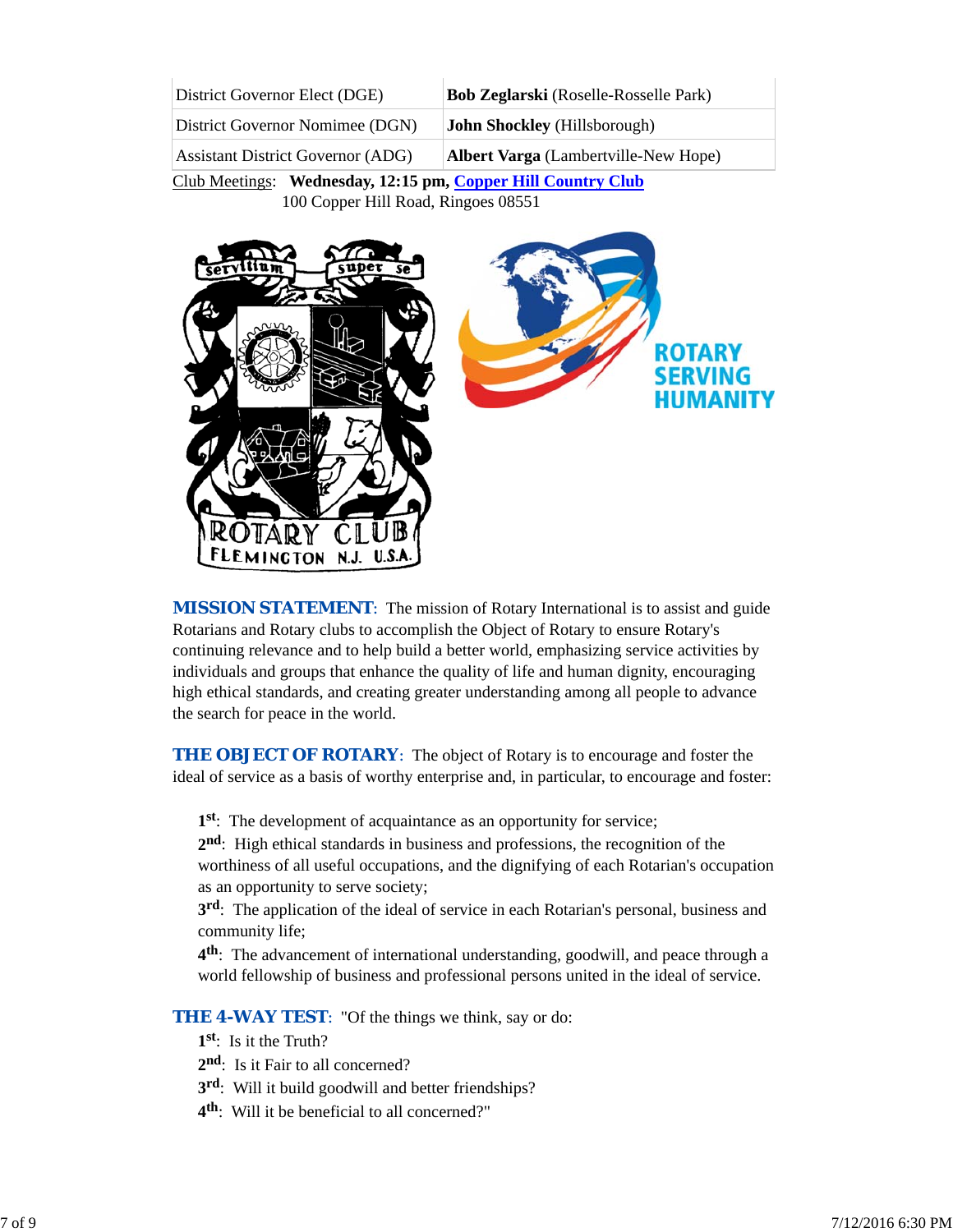## *ROTARY's AVENUE'S OF SERVICE*:

**1)** Through **Club Service**, we have fun, build lasting friendships, and make sure that our club runs well.

**2)** Through **Vocational Service**, we volunteer our professional skills to serve others and promote integrity in everything we do.

**3)** Through **Community Service**, we address local needs and work with our community to bring lasting improvements.

**4)** Through **International Service**, we meet humanitarian needs around the globe and promote world understanding and peace.

**5)** Through **Youth Service**, we work with young people to help them become the next generation of leaders, visionaries, and peacemakers.

| <b>Rotarian</b>                   | <b>Member Since</b> | <b>Classification</b>           |
|-----------------------------------|---------------------|---------------------------------|
| Black, Bruce B.                   | 2007                | <b>Health and Fitness</b>       |
| Bohler, Herbert C. (Herb)         | 1977                | <b>Specialty Advertising</b>    |
| <b>Boynton, Adam</b>              | 2016                | <b>Church / Social Services</b> |
| Campbell, Jennifer                | 2015                | <b>General Practice</b>         |
| Chittenden, Robert L. (Bob)       | 2003                | M.E.F.P. Consulting Engineering |
| Clark, Arthur L. (Sandy)          | 1987                | Printing                        |
| Davidson, James G. (Jim)          | 2002                | <b>Rubber Products</b>          |
| del Campo, Ann                    | 2016                | <b>Scientist &amp; Farmer</b>   |
| Ferrari, Frederick J. (Fred)      | 1964                | Orthodontia                     |
| Fisher, Charles H. (Charlie)      | 1961                | <b>Funeral Services</b>         |
| Fisher, Thomas H. (Tom)           | 2012                | Property & Casualty Insurance   |
| Harrison, Jeffrey (Jeff)          | 1996                | Psychotherapy                   |
| <b>Goldsmith, Cheryl</b>          | 2016                | <b>Realtor</b>                  |
| <b>Goodwin, Michael S.</b>        | 2016                | <b>Youth Development</b>        |
| Hyman, Lynn                       | 2010                | <b>Retail Banking</b>           |
| Kamnitsis, Christopher P. (Chris) | 2001                | <b>Financial Planning</b>       |
| <b>Kritharis, Nikolaos (Nik)</b>  | 2016                | <b>Dentistry</b>                |
| Liebross, Ira                     | 1997                | <b>Family Medicine</b>          |
| Loew, Darren                      | 2002                | Orthodontics                    |
| Martin, Teresa (Terry)            | 1993                | Solid Waste/Recycling           |
| Mazujian, Harry                   | 2004                | Clergy                          |
| McWilliams, Nancy                 | 1992                | Psychotherapy                   |
| Metz, Kim                         | 2007                | <b>Technical Education</b>      |
| Muller, George D.                 | 1964                | <b>Cut Glass Manufacturing</b>  |
| Nastasi, William (Bill)           | 1996                | <b>General Contracting</b>      |
| Newland, Robert D. (Bob)          | 1998                | Insurance                       |
| Ownes, Terry M.                   | 1987                | <b>Floor Covering</b>           |
| Phelan, Christopher J. (Chris)    | 2009                | <b>Chamber Of Commerce</b>      |
| Randolph, R. Wayne                | 1982                | <b>Veterinary Medicine</b>      |

### **2016-2017 CLUB MEMBER ROSTER Rotary Club of Flemington, NJ** Current Number of Members: 44